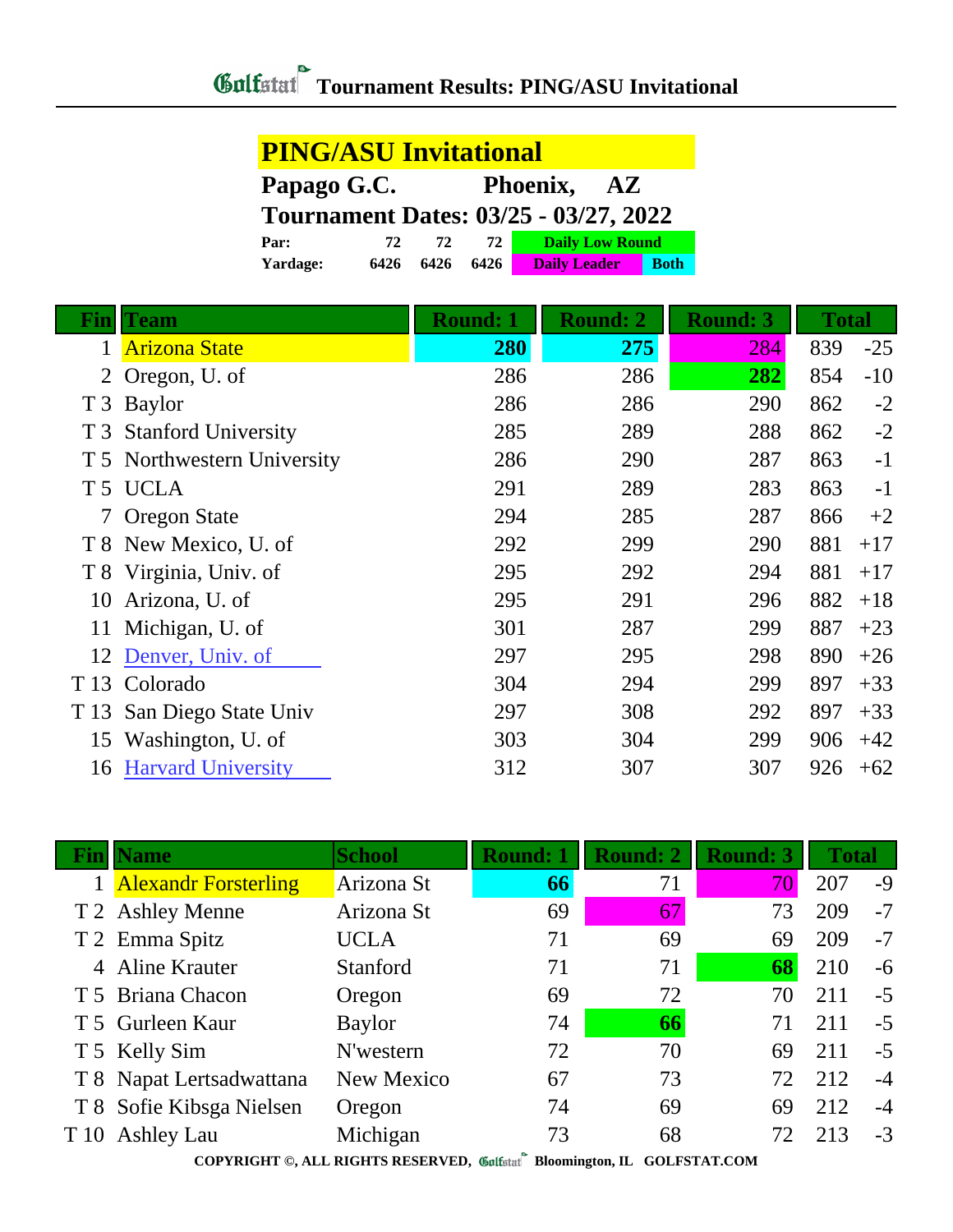| <b>Gulfstat</b> Tournament Results: PING/ASU Invitational |  |
|-----------------------------------------------------------|--|
|                                                           |  |

|      | <b>Fin</b>   Name     | <b>School</b> | <b>Round: 1</b> | <b>Round: 2</b> | <b>Round: 3</b> | <b>Total</b> |      |
|------|-----------------------|---------------|-----------------|-----------------|-----------------|--------------|------|
|      | T 10 Calynne Rosholt  | Arizona St    | 76              | 69              | 68              | 213          | $-3$ |
| T 10 | Emilie Paltrinieri    | <b>UCLA</b>   | 69              | 74              | 70              | 213          | $-3$ |
| T 10 | Jennifer Cai          | N'western     | 69              | 73              | 71              | 213          | $-3$ |
| T 10 | Rose Zhang            | Stanford      | 70              | 69              | 74              | 213          | $-3$ |
| T 15 | <b>Alyson Bean</b>    | Denver        | 72              | 72              | 71              | 215          | $-1$ |
| T 15 | Danique Stokmans      | Oregon St.    | 74              | 70              | 71              | 215          | $-1$ |
| T 15 | <b>Kelsey Webster</b> | Oregon St.    | 70              | 72              | 73              | 215          | $-1$ |
| T 15 | Tze-Han Lin           | Oregon        | 71              | 73              | 71              | 215          | $-1$ |
| T 19 | Amanda Sambach        | Virginia      | 73              | 73              | 70              | 216          | E    |
| T 19 | <b>Britta Snyder</b>  | <b>Baylor</b> | 70              | 71              | 75              | 216          | E    |
|      | T 19 Hailey Schalk    | Colorado      | 74              | 70              | 72              | 216          | E    |
| T 19 | Hsin-Yu Lu            | Oregon        | 72              | 72              | 72              | 216          | E    |
| T 19 | Rosie Belsham         | <b>Baylor</b> | 69              | 75              | 72              | 216          | E    |
| T 24 | Alessandra Fanali     | Arizona St    | 74              | 68              | 75              | 217          | $+1$ |
|      | T 24 Alessia Nobilio  | <b>UCLA</b>   | 73              | 74              | 70              | 217          | $+1$ |
|      | T 24 Chayse Gomez     | Oregon St.    | 76              | 72              | 69              | 217          | $+1$ |
|      | T 24 Grace Summerhays | Arizona St    | 71              | 73              | 73              | 217          | $+1$ |
|      | T 24 Lilas Pinthier   | Arizona       | 73              | 73              | 71              | 217          | $+1$ |
| T 29 | Amanda Linner         | Arizona St    | 70              | 74              | 74              | 218          | $+2$ |
| T 29 | Gile Bite Starkute    | Arizona       | 75              | 70              | 73              | 218          | $+2$ |
| T 29 | Jieni Li              | N'western     | 73              | 73              | 72              | 218          | $+2$ |
| T 29 | <b>Riley Smyth</b>    | Virginia      | 73              | 70              | 75              | 218          | $+2$ |
| T 33 | <b>Addie Baggarly</b> | <b>Baylor</b> | 73              | 74              | 72              | 219          | $+3$ |
|      | T 33 Caroline Canales | <b>UCLA</b>   | 74              | 73              | 72              | 219          | $+3$ |
|      | T 33 Ellie Slama      | Oregon St.    | 74              | 71              | 74              | 219          | $+3$ |
|      | T 33 Jennifer Cleary  | Virginia      | 71              | 74              | 74              | 219          | $+3$ |
|      | T 33 Lauren Lehigh    | New Mexico    | 73              | 75              | 71              | 219          | $+3$ |
|      | T 33 Malak Bouraeda   | Colorado      | 78              | 68              | 73              | 219          | $+3$ |
| T 39 | <b>Anna Zanusso</b>   | Denver        | 74              | 70              | 76              | 220          | $+4$ |
|      | T 39 Camille Boyd     | Washington    | 72              | 76              | 72              | 220          | $+4$ |
|      | T 39 Ty Akabane       | <b>UCLA</b>   | 73              | 74              | 73              | 220          | $+4$ |
|      | T 39 Zoe Campos       | <b>UCLA</b>   | 75              | 73              | 72              | 220          | $+4$ |
| T 43 | Anika Sato            | <b>SDSU</b>   | 75              | 75              | 71              | 221          | $+5$ |
|      | T 43 Caroline Sturdza | Stanford      | 72              | 76              | 73              | 221          | $+5$ |
|      | T 43 Ching-Tzu Chen   | Oregon        | 75              | 73              | 73              | 221          | $+5$ |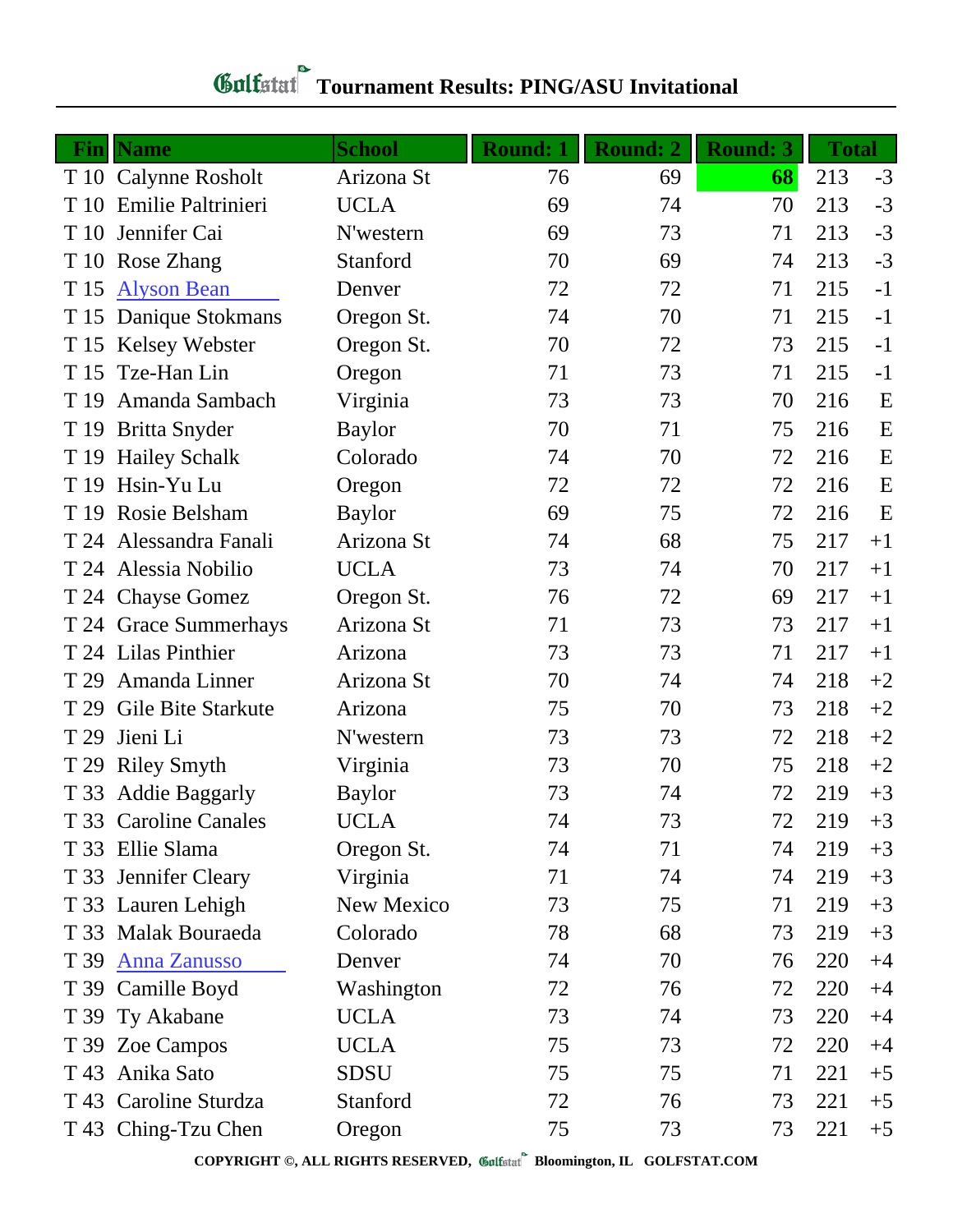## **Tournament Results: PING/ASU Invitational**

| Fin             | <b>Name</b>                 | <b>School</b>     | <b>Round: 1</b> | <b>Round: 2</b> | <b>Round: 3</b> | <b>Total</b> |
|-----------------|-----------------------------|-------------------|-----------------|-----------------|-----------------|--------------|
|                 | T 43 Kelly Su               | N'western         | 72              | 74              | 75              | 221<br>$+5$  |
| T 43            | Sophia Trombetta            | Michigan          | 75              | 71              | 75              | 221<br>$+5$  |
| 48              | Sadie Englemann             | Stanford          | 72              | 77              | 73              | 222<br>$+6$  |
| T <sub>49</sub> | Jamie Hsieh                 | Washington        | 75              | 72              | 76              | 223<br>$+7$  |
| T <sub>49</sub> | Ya Chun Chang               | Arizona           | 75              | 72              | 76              | 223<br>$+7$  |
| T 51            | <b>Estibal Garcia Rubio</b> | <b>SDSU</b>       | 75              | 78              | 72              | 225<br>$+9$  |
| T 51            | <b>Monet Chun</b>           | Michigan          | 75              | 73              | 77              | 225<br>$+9$  |
| T 53            | Diane Baillieux             | Colorado          | 74              | 77              | 75              | $226 + 10$   |
|                 | T 53 Myah McDonald          | New Mexico        | 78              | 75              | 73              | $226 + 10$   |
|                 | T 53 Sara Kjellker          | <b>SDSU</b>       | 75              | 77              | 74              | $226 + 10$   |
|                 | T 56 Maya Benita            | Arizona           | 72              | 79              | 76              | $227 + 11$   |
|                 | T 56 Rachel Heck            | Stanford          | 79              | 73              | 75              | $227 + 11$   |
|                 | T 58 Beth Lillie            | Virginia          | 78              | 75              | 75              | $228 + 12$   |
|                 | T 58 Caitlin Whitehead      | Arizona           | 76              | 76              | 76              | $228 + 12$   |
|                 | T 58 Chloe Lauer            | New Mexico        | 77              | 77              | 74              | $228 + 12$   |
|                 | T 58 Lauryn Nguyen          | N'western         | 75              | 77              | 76              | $228 + 12$   |
|                 | T 62 Anna lina Otten        | SDSU              | 72              | 78              | 79              | $229 + 13$   |
| T 62            | <b>Clara Gestsdottir</b>    | Denver            | 75              | 77              | 77              | $229 + 13$   |
|                 | T 62 Hailey Borja           | Michigan          | 78              | 75              | 76              | $229 + 13$   |
| T <sub>62</sub> | Meiyi Yan                   | Harvard           | 78              | 75              | 76              | $229 + 13$   |
| 66              | <b>Anna Cathri Krekling</b> | Denver            | 76              | 76              | 78              | $230 + 14$   |
| T 67            | BaiMai Seema                | <b>Baylor</b>     | 78              | 77              | 76              | $231 + 15$   |
|                 | T 67 Bernice Ilas           | <b>SDSU</b>       | 77              | 79              | 75              | $231 + 15$   |
|                 | T 67 Breyana Matthews       | Arizona St        | 73              | 80              | 78              | $231 + 15$   |
|                 | T 70 Caroline Jansson       | <b>New Mexico</b> | 75              | 76              | 81              | $232 + 16$   |
|                 | T 70 Isabella Gomez         | Harvard           | 77              | 76              | 79              | $232 + 16$   |
| T 70            | <b>Katarina Drocarova</b>   | Denver            | 80              | 78              | 74              | $232 + 16$   |
| T 73            | Anika Dy                    | Michigan          | 80              | 77              | 76              | $233 + 17$   |
| T 73            | <b>Chloe Royston</b>        | Harvard           | 78              | 77              | 78              | $233 + 17$   |
|                 | T 75 Catie Schernecker      | Harvard           | 81              | 79              | 74              | $234 + 18$   |
|                 | T 75 Kennedy Knox           | Washington        | 79              | 80              | 75              | $234 + 18$   |
| T 77            | Amanda Minni                | Oregon St.        | 78              | 76              | 81              | $235 + 19$   |
| T 77            | <b>Jenny Chang</b>          | Washington        | 80              | 76              | 79              | $235 + 19$   |
| T 77            | <b>Stefanie Deng</b>        | Washington        | 77              | 82              | 76              | $235 + 19$   |
|                 | 80 Ellie Gower              | Colorado          | 79              | 79              | 79              | $237 +21$    |